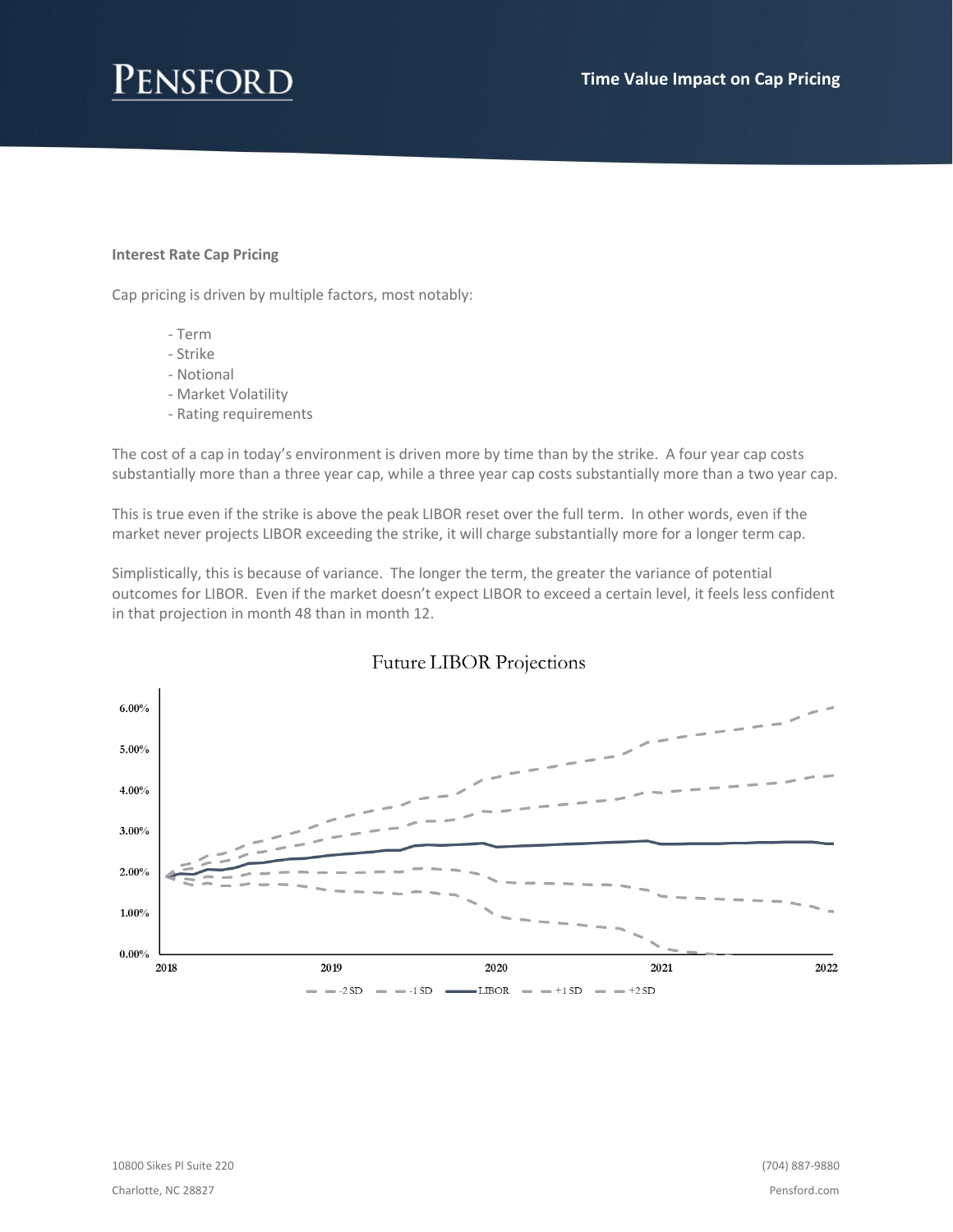# Pensford

#### **Time Value on Cap Pricing**

Here is a month by month breakdown of a \$100mm 3 year cap at 3.50%. Note how the last 6 months comprise 58.2% of the cap cost.

|              |            |          |                          |             | <b>Caplet Cost</b> |
|--------------|------------|----------|--------------------------|-------------|--------------------|
|              |            |          |                          | Anticipated | Percent of         |
| Period Begin | Period End |          | <b>LIBOR Caplet Cost</b> | Protection  | Total              |
| 1/4/2017     | 2/4/2017   | $0.77\%$ | \$0                      | $\$0$       | $0.0\%$            |
| 2/4/2017     | 3/4/2017   | $0.80\%$ | \$0                      | \$0         | $0.0\%$            |
| 3/4/2017     | 4/4/2017   | 0.80%    | \$0                      | \$0         | $0.0\%$            |
| 4/4/2017     | 5/4/2017   | 0.84%    | \$0                      | \$0         | $0.0\%$            |
| 5/4/2017     | 6/4/2017   | $0.87\%$ | \$0                      | \$0         | $0.0\%$            |
| 6/4/2017     | 7/4/2017   | 0.92%    | \$0                      | \$0         | $0.0\%$            |
| 7/4/2017     | 8/4/2017   | $1.01\%$ | \$0                      | \$0         | $0.0\%$            |
| 8/4/2017     | 9/4/2017   | 1.06%    | \$0                      | \$0         | $0.0\%$            |
| 9/4/2017     | 10/4/2017  | $1.11\%$ | \$2                      | \$0         | $0.0\%$            |
| 10/4/2017    | 11/4/2017  | $1.17\%$ | \$9                      | \$0         | $0.0\%$            |
| 11/4/2017    | 12/4/2017  | 1.22%    | \$23                     | \$0         | $0.0\%$            |
| 12/4/2017    | 1/4/2018   | $1.27\%$ | \$57                     | \$0         | $0.0\%$            |
| 1/4/2018     | 2/4/2018   | $1.35\%$ | \$136                    | \$0         | $0.1\%$            |
| 2/4/2018     | 3/4/2018   | 1.40%    | \$218                    | \$0         | $0.1\%$            |
| 3/4/2018     | 4/4/2018   | 1.43%    | \$370                    | \$0         | 0.2%               |
| 4/4/2018     | 5/4/2018   | $1.47\%$ | \$551                    | \$0         | $0.3\%$            |
| 5/4/2018     | 6/4/2018   | $1.51\%$ | \$863                    | \$0         | 0.4%               |
| 6/4/2018     | 7/4/2018   | $1.55\%$ | \$1,193                  | \$0         | $0.6\%$            |
| 7/4/2018     | 8/4/2018   | 1.58%    | \$1,662                  | \$0         | $0.8\%$            |
| 8/4/2018     | 9/4/2018   | 1.63%    | \$1,896                  | \$0         | $0.9\%$            |
| 9/4/2018     | 10/4/2018  | 1.61%    | \$2,207                  | \$0         | $1.1\%$            |
| 10/4/2018    | 11/4/2018  | 1.60%    | \$2,586                  | \$0         | 1.3%               |
| 11/4/2018    | 12/4/2018  | 1.63%    | \$3,431                  | \$0         | $1.7\%$            |
| 12/4/2018    | 1/4/2019   | 1.66%    | \$5,167                  | \$0         | 2.6%               |
| 1/4/2019     | 2/4/2019   | 1.73%    | \$7,521                  | \$0         | $3.8\%$            |
| 2/4/2019     | 3/4/2019   | 1.77%    | \$7,941                  | \$0         | $4.0\%$            |
| 3/4/2019     | 4/4/2019   | 1.80%    | \$9,940                  | \$0         | $5.0\%$            |
| 4/4/2019     | 5/4/2019   | 1.84%    | \$12,088                 | \$0         | $6.0\%$            |
| 5/4/2019     | 6/4/2019   | 1.87%    | \$11,530                 | \$0         | 5.8%               |
| 6/4/2019     | 7/4/2019   | $1.90\%$ | \$14,117                 | \$0         | $7.1\%$            |
| 7/4/2019     | 8/4/2019   | 1.94%    | \$15,714                 | \$0         | 7.9%               |
| 8/4/2019     | 9/4/2019   | 1.97%    | \$16,711                 | \$0         | 8.4%               |
| 9/4/2019     | 10/4/2019  | $2.00\%$ | \$18,286                 | \$0         | $9.1\%$            |
| 10/4/2019    | 11/4/2019  | 2.03%    | \$20,571                 | \$0         | $10.3\%$           |
| 11/4/2019    | 12/4/2019  | $2.07\%$ | \$20,970                 | \$0         | $10.5\%$           |
| 12/4/2019    | 1/4/2020   | 2.10%    | \$24,242                 | \$0         | $12.1\%$           |

Total Cost \$200,000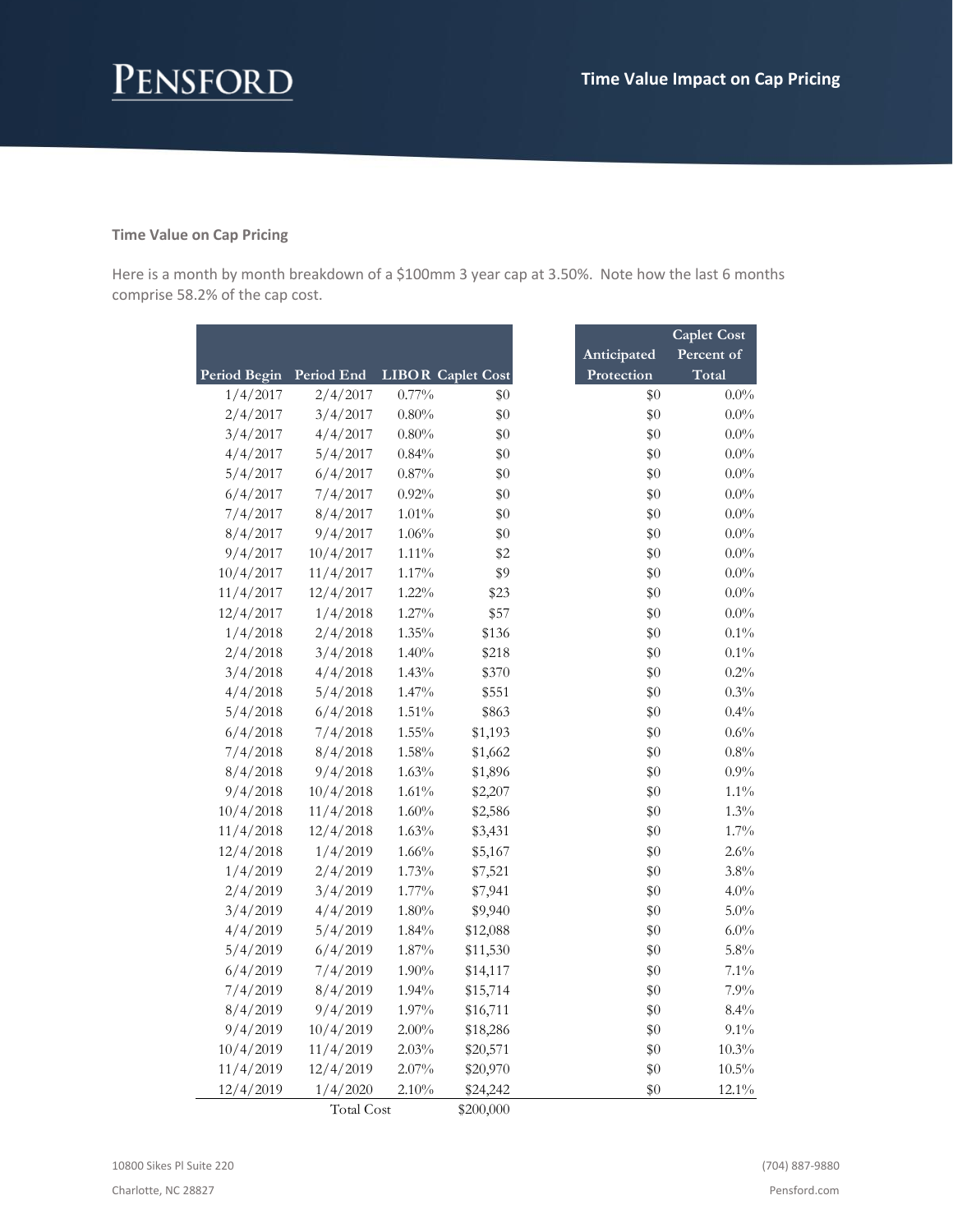#### **Case Study**

This client was trying to decide whether or not to buy a cap at closing. Even though LIBOR and the At the Money (ATM) strike climbed substantially over the year since closing, the cost dropped by \$173,000.

In other words, the savings from the time value eroding exceeded the increased cost from higher rates.

| Date       | Cost      | 1 Month LIBOR | ATM      | Notes                                                     |
|------------|-----------|---------------|----------|-----------------------------------------------------------|
| 1/4/2017   | \$200,000 | 0.77%         | 1.48%    |                                                           |
| 1/11/2017  | \$181,000 | 0.76%         | 1.46%    |                                                           |
| 1/18/2017  | \$185,000 | $0.77\%$      | 1.50%    |                                                           |
| 1/25/2017  | \$173,000 | $0.77\%$      | 1.49%    |                                                           |
| 2/1/2017   | \$140,000 | $0.77\%$      | 1.48%    | Same ATM as the day of closing, \$60k less cost           |
| 2/8/2017   | \$123,000 | 0.78%         | 1.40%    |                                                           |
| 2/15/2017  | \$133,000 | 0.77%         | 1.55%    | 17bps higher ATM than day of closing, \$77k less cost     |
| 2/22/2017  | \$135,500 | 0.78%         | 1.50%    |                                                           |
| 3/1/2017   | \$141,000 | 0.81%         | 1.57%    |                                                           |
| 3/8/2017   | \$139,000 | $0.86\%$      | 1.65%    |                                                           |
| 3/15/2017  | \$127,000 | 0.94%         | 1.61%    |                                                           |
| 3/22/2017  | \$109,000 | 0.98%         | 1.57%    |                                                           |
| 3/29/2017  | \$106,500 | $0.99\%$      | 1.58%    |                                                           |
| 4/5/2017   | \$93,000  | $0.99\%$      | 1.55%    |                                                           |
|            |           |               |          |                                                           |
| 4/12/2017  | \$83,000  | $0.99\%$      | 1.49%    |                                                           |
| 4/19/2017  | \$81,000  | 1.00%         | 1.46%    |                                                           |
| 4/26/2017  | \$86,000  | 1.00%         | 1.56%    |                                                           |
| 5/4/2017   | \$60,000  | 1.00%         | 1.59%    | 11bps higher ATM than day of closing, \$140k less cost    |
| 5/11/2017  | \$48,000  | $0.99\%$      | 1.58%    |                                                           |
| 5/18/2017  | \$45,000  | 1.01%         | 1.47%    |                                                           |
| 5/25/2017  | \$48,500  | 1.04%         | 1.52%    |                                                           |
| 6/1/2017   | \$37,500  | 1.08%         | 1.50%    |                                                           |
| 6/8/2017   | \$40,000  | 1.12%         | 1.50%    |                                                           |
| 6/15/2017  | \$38,000  | 1.21%         | 1.50%    |                                                           |
| 6/22/2017  | \$32,000  | 1.22%         | 1.48%    |                                                           |
| 6/29/2017  | \$36,000  | 1.23%         | 1.55%    | LIBOR up $0.46\%$                                         |
| 7/6/2017   | \$36,000  | 1.23%         | $1.62\%$ |                                                           |
| 7/13/2017  | \$33,000  | 1.23%         | 1.56%    |                                                           |
| 7/20/2017  | \$33,000  | 1.23%         | 1.54%    |                                                           |
| 7/27/2017  | \$33,000  | 1.23%         | 1.54%    | 6bps higher ATM than day of closing, \$177k less cost     |
| 8/3/2017   | \$53,000  | 1.23%         | 1.50%    |                                                           |
| 8/10/2017  | \$32,000  | 1.23%         | 1.50%    |                                                           |
| 8/17/2017  | \$26,500  | 1.23%         | 1.48%    |                                                           |
| 8/24/2017  | \$29,000  | 1.23%         | 1.48%    |                                                           |
| 8/31/2017  | \$25,000  | 1.23%         | 1.43%    |                                                           |
| 9/7/2017   | \$25,000  | 1.24%         | 1.41%    |                                                           |
| 9/14/2017  | \$24,000  | 1.23%         | 1.52%    |                                                           |
| 9/21/2017  | \$26,000  | 1.24%         | 1.62%    |                                                           |
| 9/28/2017  | \$24,000  | 1.24%         | $1.60\%$ |                                                           |
| 10/5/2017  | \$26,000  | 1.24%         | $1.66\%$ |                                                           |
| 10/12/2017 | \$26,000  | 1.24%         | 1.67%    |                                                           |
| 10/19/2017 | \$26,000  | 1.24%         | 1.68%    |                                                           |
| 10/26/2017 | \$30,000  | 1.24%         | 1.72%    |                                                           |
| 11/2/2017  | \$27,500  | 1.24%         | 1.70%    | 22 bps higher ATM than day of closing, \$172.5k less cost |
| 11/9/2017  | \$28,000  | 1.24%         | 1.73%    |                                                           |
| 11/16/2017 | \$28,000  | 1.26%         | 1.78%    |                                                           |
| 11/23/2017 | \$23,000  | 1.33%         | 1.78%    |                                                           |
| 11/30/2017 | \$23,000  | 1.35%         | 1.84%    |                                                           |
| 12/7/2017  | \$22,000  | 1.40%         | 1.86%    |                                                           |
| 12/13/2017 | \$20,000  | 1.48%         | 1.86%    | 38 bps higher ATM than day of closing, \$180k less cost   |
| 12/20/2018 | \$23,000  | 1.53%         | 1.93%    |                                                           |
| 12/27/2018 |           | 1.57%         | 1.92%    |                                                           |
|            | \$21,000  |               |          |                                                           |
| 1/3/2018   | \$23,000  | 1.56%         | 1.99%    |                                                           |
| 1/10/2018  | \$22,000  | 1.55%         | 2.02%    |                                                           |
| 1/17/2018  | \$26,000  | 1.56%         | 2.09%    |                                                           |
| 1/24/2018  | \$25,000  | 1.56%         | 2.10%    |                                                           |
| 1/31/2018  | \$27,000  | 1.57%         | 2.15%    | 67 bps higher ATM than day of closing, \$173k less cost   |